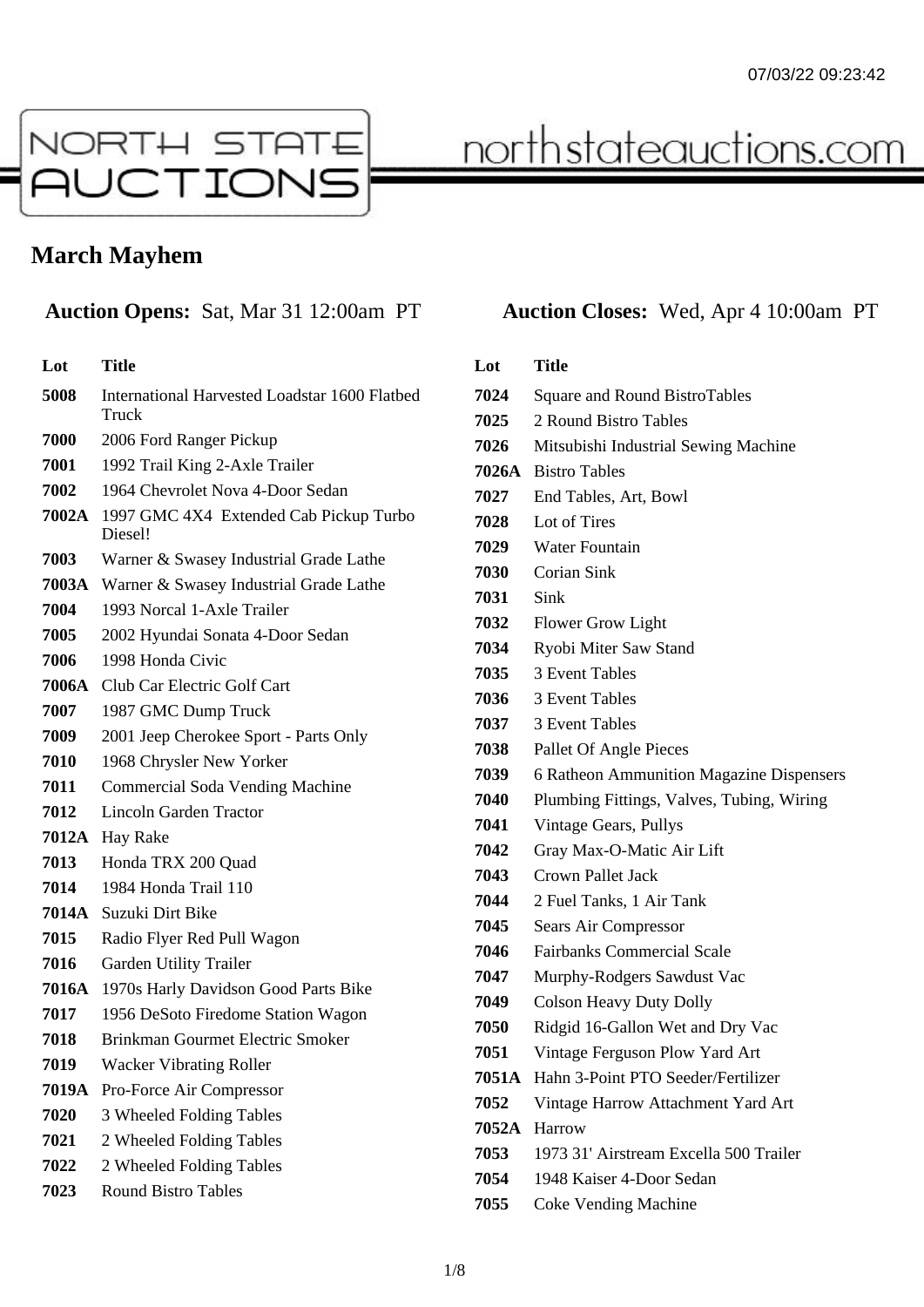| Lot  | <b>Title</b>                                                                                              |
|------|-----------------------------------------------------------------------------------------------------------|
| 7056 | Lincoln Arc Welder                                                                                        |
| 7057 | <b>Breakfast Nook Dining Table with Chairs</b>                                                            |
| 7058 | Troy-Bilt 5000w Portable Generator                                                                        |
| 7059 | Soda and Snack Vending Machine                                                                            |
| 7060 | DeWalt 12.5" Planer                                                                                       |
| 7061 | Decorative Metal Bedstead                                                                                 |
| 7062 | Doly Towing Bar                                                                                           |
| 7063 | Desk And Filing Cabinet                                                                                   |
| 7064 | Shurflo Everpure Waster Boost System                                                                      |
| 7065 | 18 Quick Klean Heavy Duty Commercial Vacs                                                                 |
| 7066 | Soda Machine Booster Pump                                                                                 |
| 7067 | Soda Machine Booster Pump                                                                                 |
| 7068 | Commercial Refrigerator/Freezer                                                                           |
| 7069 | Commercial Refrigerator/Freezer                                                                           |
| 7070 | <b>Holt Floor Buffer</b>                                                                                  |
| 7071 | <b>Glazer Floor Buffer</b>                                                                                |
| 7072 | Multi-Clean Floor Buffer                                                                                  |
| 7073 | Holt Challenger Floor Buffer                                                                              |
| 7074 | Holt Challenger Floor Buffer                                                                              |
| 7075 | Wood Shelf                                                                                                |
| 7076 | Maytag Neptune Clothes Dryer                                                                              |
| 7077 | <b>Hotpoint Clothes Dryer</b>                                                                             |
| 7078 | <b>Hotpoint Stove</b>                                                                                     |
| 7079 | General Electric Under Counter Dishwasher                                                                 |
| 7080 | Maytag Clothes Washer                                                                                     |
| 7081 | Kenmore Clothes Dryer                                                                                     |
| 7082 | Bedroom Desk, End Tables, Stool, Kitchen<br>Chair, Child's Play Table, Bunk Beds, Table<br>Fan, Desk Lamp |
| 7083 | Emerson Compact Fridge, 2 2-Drawer File<br>Cabinets, Shop Heater                                          |
| 7084 | Samsung Dishwasher                                                                                        |
| 7086 | 2 Fabric and Chrome Chairs, Octogonal Coffee<br>Table, Futon Couch                                        |
| 7088 | 6' Fabric Covered Sofa                                                                                    |
| 7089 | 2 Tool Chests                                                                                             |
| 7090 | Vintage Office Desk and Chair                                                                             |
| 7091 | Low Shelf or Bench                                                                                        |
| 7092 | 4 Bar Chairs                                                                                              |
| 7093 | 4 Bar Chairs                                                                                              |
| 7094 | 4 Fabric and Wood Arm Chairs                                                                              |
| 7095 | 2-Drawer File Cabinets                                                                                    |
| 7096 | End Tables, Lamp                                                                                          |
| 7097 | 4 Book Cases, Shelfs                                                                                      |

| 7098  | <b>Maytag Dryer</b>                                         |
|-------|-------------------------------------------------------------|
| 7099  | <b>Admiral Heavy Duty Super Capacity Washer</b>             |
| 7101  | 4 Bar Stools                                                |
| 7102  | Perfect Flame Gas Grill                                     |
| 7103  | Pickup Bed Fuel Tank                                        |
| 7104  | Lot of Tires                                                |
| 7106  | Large Book Case                                             |
| 7107  | Lot of Metal Filing Cabinets                                |
| 7108  | <b>Folding Doors</b>                                        |
| 7109  | 6'5" Futon Couch, Rocker Arm Chair                          |
| 7110  | 4 Chairs                                                    |
| 7111  | 4 Bar Chairs                                                |
| 7112  | 2 End Tables, 2 Area Tables                                 |
| 7113  | Vintage Porcelain Stove/Oven                                |
| 7114  | <b>Octoganal Dining Table</b>                               |
| 7115  | 2 Retail Cabinet Covered Trash Receptacles                  |
| 7116  | Media Cabinet, DVD's, VHS, Art Deco Style<br>Lamp           |
| 7117  | <b>Wood Media Cabinet</b>                                   |
| 7118  | Kitchen Table                                               |
| 7119  | Drop-Door Small Cabinet, 2 Small Area Tables                |
| 7120  | <b>Writing Desk/Hutch</b>                                   |
| 7121  | Vintage Table with Top-down Sides                           |
| 7123  | Grosman Air Rifles                                          |
| 7123A | <b>Russian Dress Military Caps</b>                          |
| 7124  | Collector Doll                                              |
| 7125  | <b>Samsung Microwave Oven</b>                               |
| 7126  | Craftsman Gas Powered Chain Saw                             |
| 7127  | Dell Computer, Monitor, Comp. Speakers,<br>Keyboard         |
| 7128  | Keurig Coffee Machine                                       |
| 7129  | Sony Network Media Player, Swann Video<br>Player, Swann DVR |
| 7130  | <b>Taylor Digital Scale</b>                                 |
| 7131  | 2 Iceman Power Coolers                                      |
| 7132  | Wii Game                                                    |
| 7133  | HealthMate Cooler/Heater, Sharp Microwave<br>Oven           |
| 7134  | Comfort Chair, Stairstep Stool                              |
| 7135  | <b>Tank Binders</b>                                         |
| 7136  | <b>Disabled Scooter Car Rack</b>                            |
| 7137  | <b>Yield Master Grow Light</b>                              |
| 7138  | Roll of Barbed Wire                                         |
| 7139  | 4 Fire Extinguishers                                        |

**Lot Title**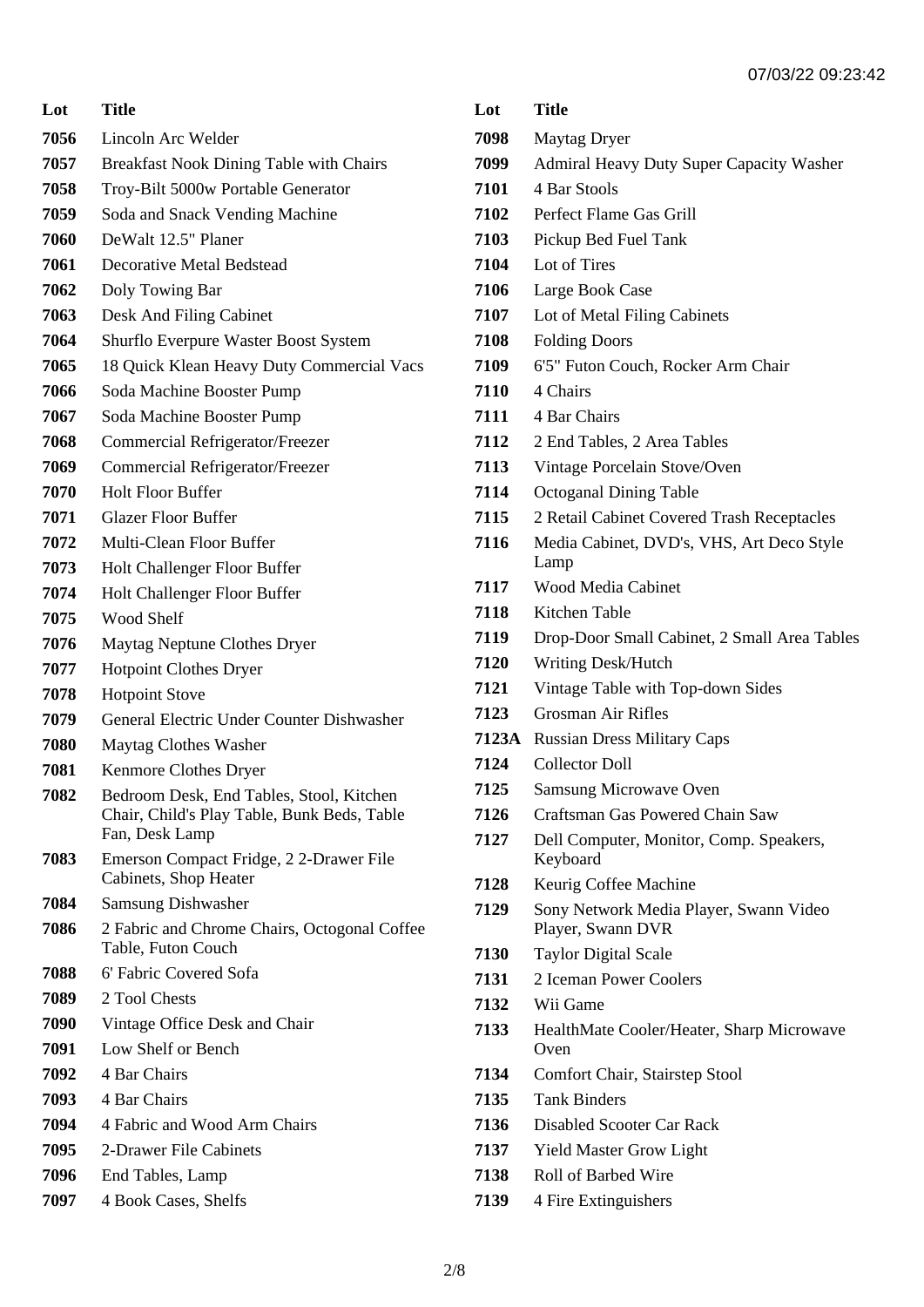| Lot  | <b>Title</b>                                                      |
|------|-------------------------------------------------------------------|
| 7140 | Honda Tool Box                                                    |
| 7141 | <b>Stihl Gas Grass Trimmer</b>                                    |
| 7142 | Tractor Weights !!!!!!                                            |
| 7143 | 4 Yokohama Geolandar G91 Tires                                    |
| 7144 | <b>Bissell Carpet Cleaner</b>                                     |
| 7145 | Tool Box with Tools, Milk Crate of Hand Tools                     |
| 7146 | 2 Makita Chargers and Batteries                                   |
| 7147 | <b>Black and Decker Portable Power Saw</b>                        |
| 7149 | Lantern, Cammo Hat and Bags                                       |
| 7150 | <b>Foster Convection Oven</b>                                     |
| 7151 | Discovery Expedition Wonderwall<br><b>Entertainment Projector</b> |
| 7152 | <b>Powered Cooler</b>                                             |
| 7153 | Wood Sconces, Levelor Blinds                                      |
| 7154 | 6-Unit Locker                                                     |
| 7155 | <b>Twilight Gift Set Boxes</b>                                    |
| 7156 | WW I Era Calvary Saddle                                           |
| 7157 | Menlo AirMate Air Compressor                                      |
| 7158 | <b>Heavy Duty Cable</b>                                           |
| 7159 | Jerry Can, Gas Can                                                |
| 7160 | Arc Welder                                                        |
| 7161 | Saw Jig, Arch Anchors                                             |
| 7162 | Vintage Record Album Collection                                   |
| 7163 | <b>Sears Portable Sewing Machine</b>                              |
| 7164 | Skil 6" Circular Saw, Cordless 3/8" Drill, Drill                  |
| 7165 | Combo Padlocks                                                    |
| 7166 | <b>Electric Motor</b>                                             |
| 7167 | Central Machinery Powder Coating System,<br>Hand Drill, Hardware  |
| 7168 | Tower 7 x 25 Binoculars                                           |
| 7169 | Lietz Surveyors Scope                                             |
| 7170 | Swift 20 x 30mm Looking Glass                                     |
| 7171 | Lee Powder Measure Kit                                            |
| 7172 | 2 Post Hole Diggers                                               |
| 7173 | <b>Sterile Brand Storage Bin</b>                                  |
| 7174 | 2 Design Acoustics Speakers                                       |
| 7175 | Mesa Drop Safe                                                    |
| 7176 | West Bend Coffee Urn, Portable Grill, Portable<br>Heater          |
| 7177 | 3 Propane Tanks                                                   |
| 7178 | Medical Walker, Crutches, Stairstep Exerciser                     |
| 7179 | <b>Traffic Master Laminate Flooring</b>                           |
| 7180 | <b>Bedroom Media Cabinet</b>                                      |
| 7181 | Century Primus 2-Burner Propane Stove                             |

| Lot  | <b>Title</b>                                                                                                             |
|------|--------------------------------------------------------------------------------------------------------------------------|
| 7182 | <b>Fender Skirts</b>                                                                                                     |
| 7183 | <b>Banks Power Tuner</b>                                                                                                 |
| 7184 | 2 Arctic Cove Misting Kits                                                                                               |
| 7185 | <b>Jason Field Glasses</b>                                                                                               |
| 7186 | 7 x 35 Power Field Glasses                                                                                               |
| 7187 | Bowl Set, Holiday Stein                                                                                                  |
| 7188 | Speakers, Woofer                                                                                                         |
| 7189 | Sunterra Vac, Accessories                                                                                                |
| 7190 | Trash Cans, 5-gallon Buckets with Lids, Wet<br>Floor Sign                                                                |
| 7191 | Napkin Baskets, Salt and Pepper Shakers,<br>Home Decor Items, Small Storage Bins,<br><b>Batteries and Hardware Items</b> |
| 7192 | <b>Glenray Kettle</b>                                                                                                    |
| 7193 | Portable Torch, Cannister Wet and Dry Vac                                                                                |
| 7194 | Restaurant Fry Baskets, Plates, Bowls, Heated<br><b>Dishes</b>                                                           |
| 7195 | Motor Driven Pump Vacuum                                                                                                 |
| 7196 | Hand Tools, Stapler, Straps, Hardware                                                                                    |
| 7197 | Vintage Irons, Pulley Wheel, Wedge                                                                                       |
| 7198 | <b>Vintage Surveying Scope</b>                                                                                           |
| 7199 | 2 Cigar Boxes, Copper Bracelets                                                                                          |
| 7200 | Collection of Vintage Tools, Collectibles                                                                                |
| 7201 | HP Computer Tower, Speakers, Router                                                                                      |
| 7202 | Chefs Quality Clear Liquid Fry Oil                                                                                       |
| 7203 | Anna Cadco Commercial Oven                                                                                               |
| 7204 | Porter Cable Cordless Drill Drivers, Flashlight                                                                          |
| 7205 | Pizza Stone Set                                                                                                          |
| 7206 | Winco Electric Food Warmer/Cooker                                                                                        |
| 7207 | Winco Electric Food Warmer/Cooker                                                                                        |
| 7208 | <b>Stainless Food Prep Dishes</b>                                                                                        |
| 7209 | 2 Aluminum Portable Shelfs                                                                                               |
| 7210 | 5 Fire Extinguishers                                                                                                     |
| 7211 | Proctor Soles Microwave Oven                                                                                             |
| 7212 | Chefs Quality Clear Liquid Fry Oil                                                                                       |
| 7213 | Beer Pitchers, Coffee Cups, Folding Step Stool                                                                           |
| 7214 | 2 Surveyors Tripods                                                                                                      |
| 7215 | Vintage Splitter Axe                                                                                                     |
| 7216 | Garden Hose, Chains, Nail Puller                                                                                         |
| 7217 | Skilsaw Circular Saw, Craftsman Electric<br>Staple Gun                                                                   |
| 7218 | Set of 4 VW 18" Wheels                                                                                                   |
| 7219 | Frigidaire Electrolux 3-Speed Portable Air<br>Conditioner                                                                |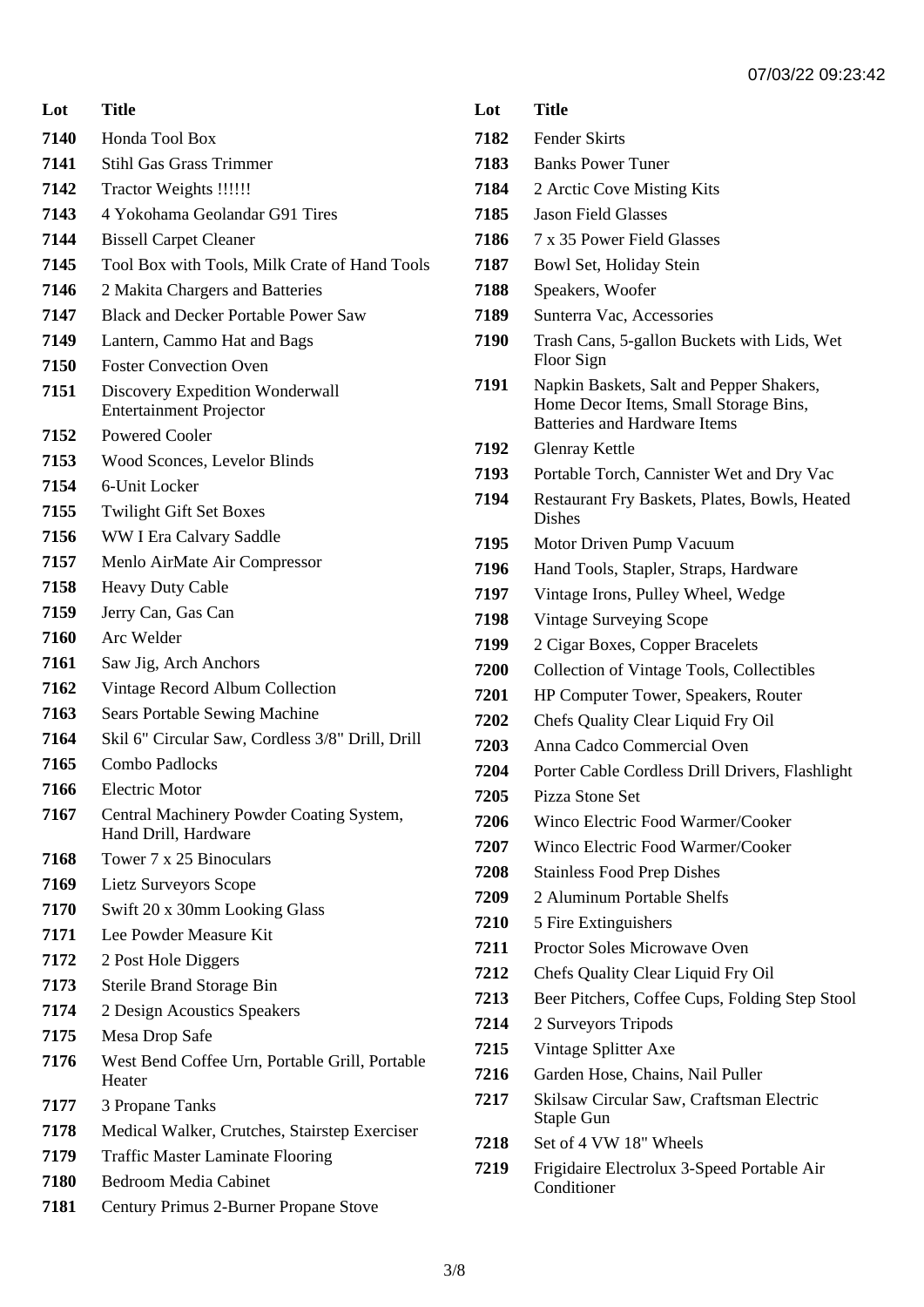| Lot  | Title                                                                          |
|------|--------------------------------------------------------------------------------|
| 7220 | Vintage Tools, Collectibles                                                    |
| 7221 | Chicago Electric 30' 16 AWG Cord Reel, Vise,<br>Drill, C-Clamp Vise Grips      |
| 7222 | <b>Collector Wall Plates</b>                                                   |
| 7223 | Royal Sovereign Quick Sort Change Sorting<br>Machine                           |
| 7224 | 10-Piece Porcelain House Night Lights                                          |
| 7225 | <b>Pistol Grips</b>                                                            |
| 7226 | <b>Stainless Serve/Food Prep Table</b>                                         |
| 7227 | <b>Bissell Powerforce Vac</b>                                                  |
| 7228 | Slalom77 Snow Skis, Dirt Bike Rear Wheel<br>Arm, Glacier Brand Snow Chains     |
| 7229 | 2 Gas Powered Grass Trimmers                                                   |
| 7230 | Makita Portable Cut-Off Saw                                                    |
| 7231 | Igloo Wheelie Wheeled Cooler, Regal Heater                                     |
| 7232 | 'Street is Neat' Small Portable Grill and Cooler                               |
| 7233 | Toshiba Laptop, Computer Bag                                                   |
| 7234 | <b>Artists Easel</b>                                                           |
| 7235 | Large Beef Jerky Jar in Wood Framed Container                                  |
| 7236 | Pair of 1960's Era Lamps                                                       |
| 7237 | <b>TY</b> Beanies                                                              |
| 7238 | Rattan Shelf/Cabinet, Wood Bathroom Cabinet,<br><b>Metal Planter Shelf</b>     |
| 7239 | <b>Plastic Shelf Bins</b>                                                      |
| 7240 | <b>Office Supplies</b>                                                         |
| 7241 | Aqua Leisure Pool Filter, Foil-Grip Tape, Hand<br>Tools and Misc. Hardware     |
| 7242 | 2 Girls' Kids Bikes, Spring Hobby Horse,<br><b>Storage Box</b>                 |
| 7243 | Set of 4 Truck Tires/Rims                                                      |
| 7244 | <b>Silent Knight Brand Power Boxes</b>                                         |
| 7245 | 2 Mountain Bikes                                                               |
| 7246 | Tops Baseball Cards, Football Cards                                            |
| 7247 | <b>Rolling Tool Stand</b>                                                      |
| 7248 | Marble-Look Single Basin Counter Top                                           |
| 7249 | <b>Utility Sink</b>                                                            |
| 7250 | Porcelain over Metal Sink                                                      |
| 7251 | File Cabinet/Storage Locker, Shop Stool                                        |
| 7252 | Johnson Sea Horse 10hp Outboard Motor                                          |
| 7253 | <b>Vintage Press</b>                                                           |
| 7254 | 3 Sunleaves Brand Grow Lights, 3 Lumitek<br><b>Electronic Ballasts</b>         |
| 7255 | 5 Sun System Yield Master Grow Lights, 3<br><b>Lumitek Electronic Ballasts</b> |

|      | 1700 LL 00.LU                                                                                                                       |
|------|-------------------------------------------------------------------------------------------------------------------------------------|
| Lot  | <b>Title</b>                                                                                                                        |
| 7256 | 4 Sunleaves Garden Products Grow Lights, 3<br><b>Electronic Ballasts</b>                                                            |
| 7257 | 3 Luminaire Grow Lights, 3 Electronic Ballasts                                                                                      |
| 7258 | <b>Trailer Tires</b>                                                                                                                |
| 7259 | Metal and Wood Rolling Shelf                                                                                                        |
| 7260 | Journeyman Pickup Bed Tool Box                                                                                                      |
| 7261 | Magnetic Contacts, RCA Speaker Jacks, Vent<br>Switches, Universal Mounting Brackets, and<br>More                                    |
| 7262 | Baby Teaspoon Droppers, Ear Syringes,<br>Medicine Spoons                                                                            |
| 7263 | <b>Bowflex Workout Machine</b>                                                                                                      |
| 7264 | Lazerpro Laser Tool Kit, Expandable Hybrid<br>Security System, Speaker Fixtures, Phone Sets,<br>New Atlas Sound Loudspeaker Speaker |
| 7265 | Set of Retail Shelving                                                                                                              |
| 7266 | Whirlpool Dishwasher                                                                                                                |
| 7267 | Hotpoint 4- Burner Stove                                                                                                            |
| 7268 | 2 Gorilla Racking Shelves                                                                                                           |
| 7269 | 2 Rocker Recliners, 2 Glass and Metal End<br>Tables                                                                                 |
| 7270 | 5 Hydrofarm Luminaire Grow Lights, 3 Ballasts                                                                                       |
| 7271 | 4 Sunleaves Grow Lights, 3 Ballasts                                                                                                 |
| 7272 | <b>Metal Fence Posts</b>                                                                                                            |
| 7273 | Rolling Parts/Storage Bins                                                                                                          |
| 7274 | Compressed Oxygen Bottle                                                                                                            |
| 7275 | Central Pneumatic Air Control Unit                                                                                                  |
| 7276 | PowrKraft 4" Bench Vise                                                                                                             |
| 7277 | Pole Saw, 2 Post Hole Diggers, Extended<br>Trimmer, Board                                                                           |
| 7278 | 2 Blowers                                                                                                                           |
| 7279 | Rolls of Chicken Wire                                                                                                               |
| 7280 | <b>LG Washing Machine</b>                                                                                                           |
| 7281 | Roper Refrigerator                                                                                                                  |
| 7282 | Garden Fountain, Decorative Rocks                                                                                                   |
| 7283 | 3 Gorilla Racking Shelves                                                                                                           |
| 7284 | Fuse/Power Box, 2 Cellular Control Channel<br>Transceivers, Brackets                                                                |
| 7285 | Xtra Sun Grow Lights, Fixture, 2 Inverters                                                                                          |
| 7286 | Milk Crates of Bolts, Post Brackets                                                                                                 |
| 7287 | Utility Sink, Galvanized Gas Can                                                                                                    |
| 7288 | <b>Industrial Scale</b>                                                                                                             |
| 7289 | Sears Stacked Washer Dryer Combination Unit                                                                                         |
| 7290 | Kids Pedal Go Kart, Helmets, 2 Razor-Style<br>Scooters                                                                              |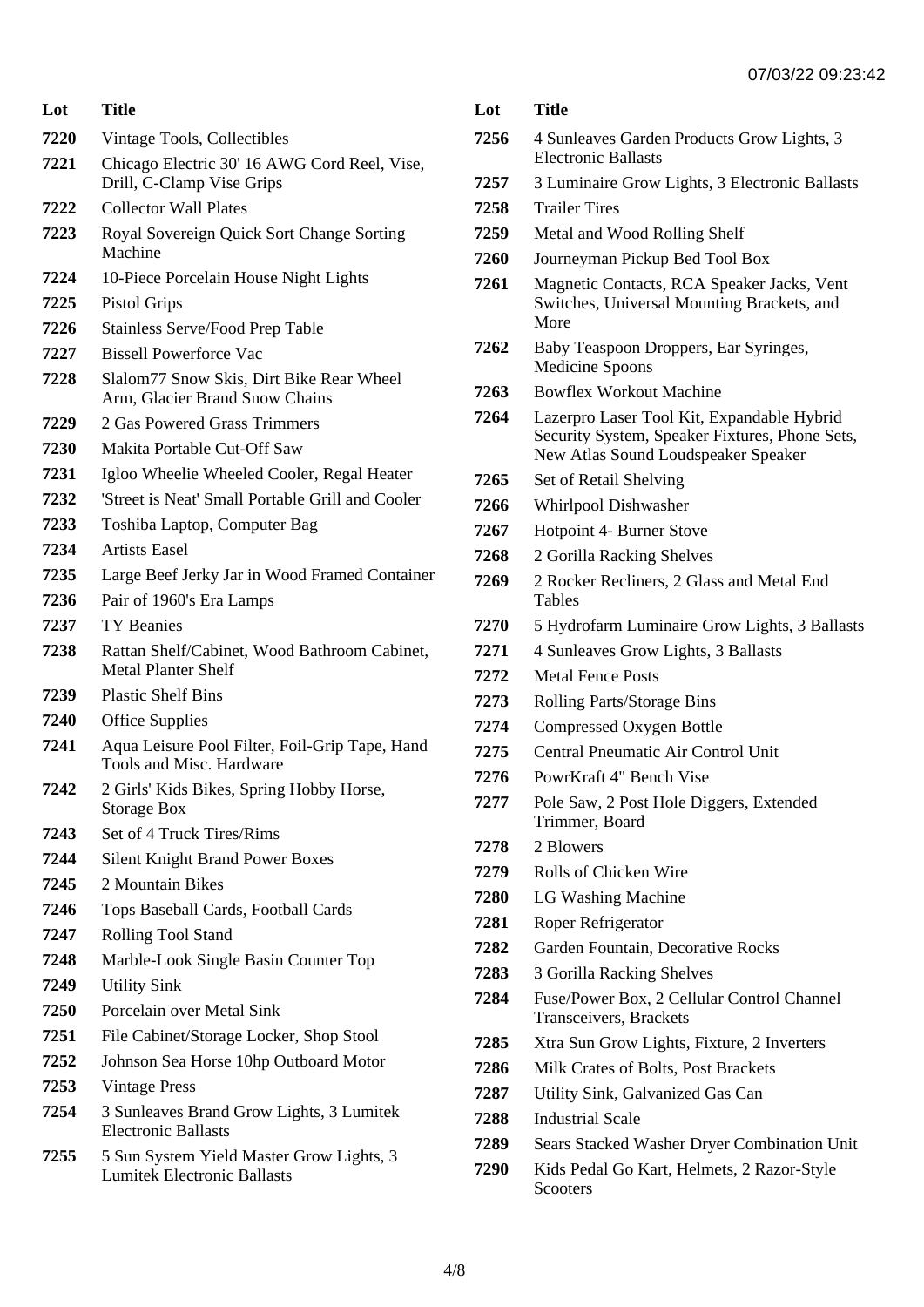**Lot Title** Set of 17" Rims Daltile Ceramic Floor and Wall Tile 2 Huffy Girls Beach Cruiser Bikes Patio Table, Chair and Floor Fan Plastic Pole Brackets Yard Machines Power Mower, Push Mower, Weed Sprayer Set of Car Ramps Heavy Duty Utility Sink 2 Rolls of Barbed Wire Simpson Power Washer 4 Wood Ammo Crates Metal Bedstead Rolling Therapy Chair Vintage Military Foot Locker/Chest Decorative Storage Cabinet 3 Bob Villa Cordless Screwdriver Kits 2 HydroFarm Grow Lights, 1 Power Unit Singer Cabinet Sewing Machine Commercial Freezer Curtains 2 Kerosene Shop Heaters 3 Bikes 3 NuTone 8" Radio/Com Speakers, 4 5", Open House Brand Phone Modules Hand Operated Barrel Pump EM 390 Power Sprayer 2 Toro Electric Blowers, Gas Bushwacker Hedge Trimmer Military Duffels/Bags 2 Bikes Magnum Power Sprayer Trucking Chain Binders Bissell EasyVac Vacuum Small Bench Grinder, Electric Motors, Lug Extensions, Back Pack, Drill Push Mower, Shovel Portable Air Conditioner with Remote, 2- Drawer File Cabinet, Cooler, Ceiling Fan, 2 Planter Stands 2 Child's Car Seats, Potty Trainer Bunk Bed Set Child's Huffy Bike, 2 Pedal Cars, Toys Apprx. 60 Stainless Steel Serving Pans Stainless Steel Serving Pans

| Lot  | <b>Title</b>                                                                        |
|------|-------------------------------------------------------------------------------------|
| 7329 | <b>Stainless Steel Serving Pans</b>                                                 |
| 7330 | 4 Jack Stands, C Clamp, Electric Blower,<br>Hinges and Door Hanging Hardware, Metal |
|      | <b>Weed Sprayer</b>                                                                 |
| 7331 | <b>Gas Burner</b>                                                                   |
| 7332 | 2 Stihl Gas Grass Trimmers                                                          |
| 7333 | Excell 2300psi Pressure Washer                                                      |
| 7334 | Alton High Pressure Power Washer                                                    |
| 7335 | DR Heavy Duty String Grass Trimmer                                                  |
| 7336 | <b>Security Screen Door</b>                                                         |
| 7337 | Coleman Powermate Portable Generator                                                |
| 7338 | Graco 190 ES Electric Paint Sprayer                                                 |
| 7339 | Hilti Heavy Duty Nailer, 248" Levels                                                |
| 7340 | DeWalt 12" Compound Miter Saw                                                       |
| 7341 | <b>BMX Style Bike</b>                                                               |
| 7342 | 2 Carbon Dioxide Tanks                                                              |
| 7343 | 2 Guitars, Crate Amplifier                                                          |
| 7344 | 1.5 and 2-Quart Containers                                                          |
| 7345 | Rustic Kitchen Table, 4 Chairs                                                      |
| 7346 | 2 Reese Tow-Power Hitches                                                           |
| 7347 | 6 File Cabinets                                                                     |
| 7348 | <b>Hydraulic Floor Jack</b>                                                         |
| 7349 | <b>Stihl Backpack Blower</b>                                                        |
| 7350 | Ryobi Backpack Blower                                                               |
| 7351 | <b>Makita Miter Saw</b>                                                             |
| 7352 | <b>Security Camera</b>                                                              |
| 7353 | Delta 10" Compound Miter Saw                                                        |
| 7354 | <b>Hitch Assembly</b>                                                               |
| 7355 | Central Pneumatic Air Hose with Reel, Large T<br>Square                             |
| 7356 | Hyperlitemotive.140 Snow Board                                                      |
| 7357 | 10 Bob Villa Cordless Screwdriver Kits                                              |
| 7358 | 10 Bob Villa Cordless Screwdriver Kits                                              |
| 7359 | <b>Trampoline Set</b>                                                               |
| 7361 | Media Cabinet, Coffee Table, End Table                                              |
| 7362 | 8 Insulation Panels                                                                 |
| 7363 | Steel-wheeled Wheelbarrow, Yard Machines<br>Rototiller, Rattan Storage Chest        |
| 7364 | Patio Table with Umbrella Shade                                                     |
| 7365 | Large Evaporative Cooler                                                            |
| 7366 | 2 Kids BMX Mongoose, Spiderman Bikes                                                |
| 7367 | <b>Tuff-Cut Heavy Duty Mower</b>                                                    |
| 7368 | Radio Flyer Red Pull Wagon                                                          |
| 7369 | <b>Bob Villa Cordless Screwdriver Kits</b>                                          |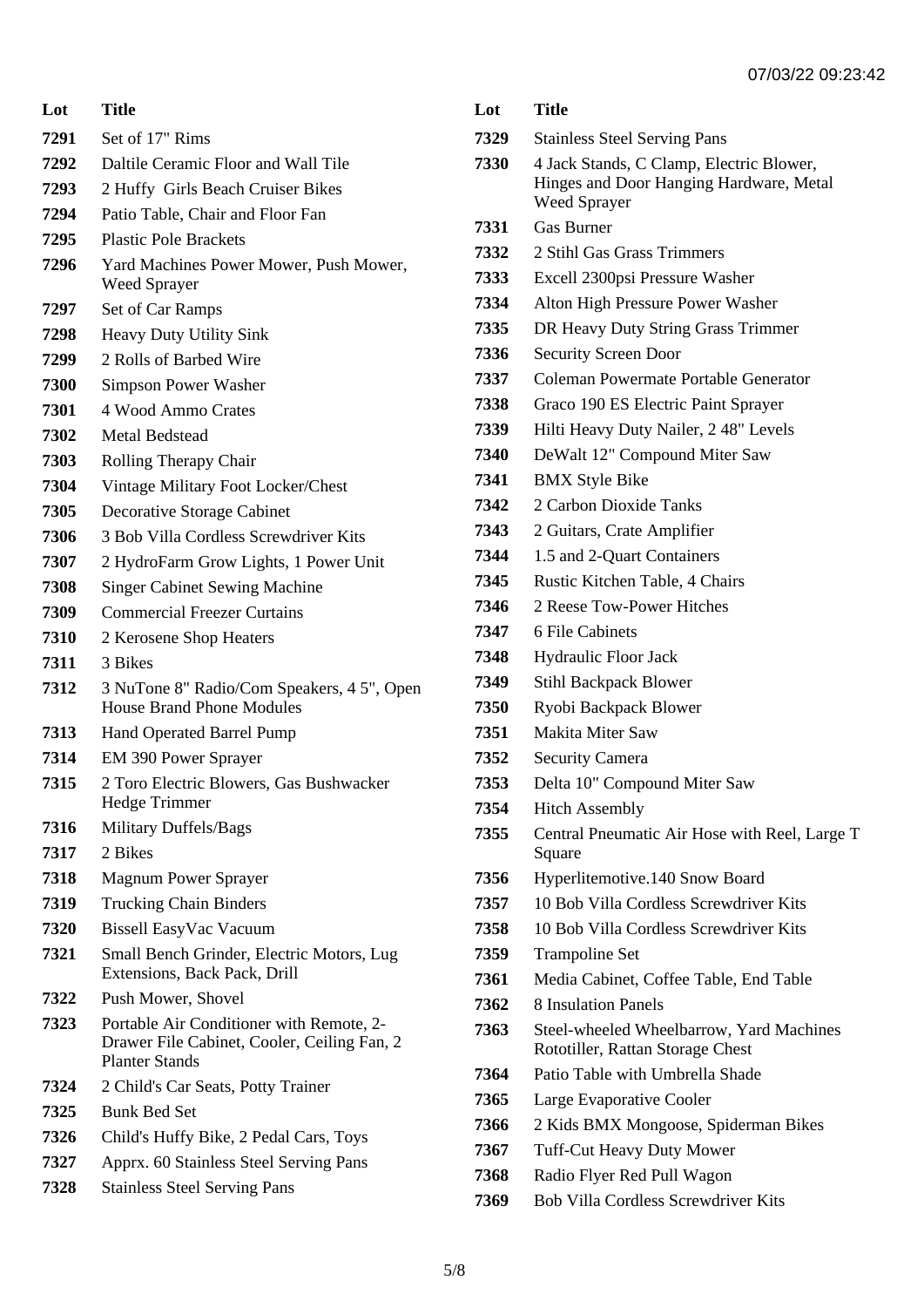| Lot  | <b>Title</b>                                                                                                 |
|------|--------------------------------------------------------------------------------------------------------------|
| 7370 | <b>DVDR 50-pack Sets</b>                                                                                     |
| 7371 | <b>Workforce Tile Saw</b>                                                                                    |
| 7372 | 2 Tile Cutters                                                                                               |
| 7373 | <b>Bob Villa Cordless Screwdriver Kits</b>                                                                   |
| 7374 | <b>Insulated Military Water Can Bag</b>                                                                      |
| 7375 | Vintage Hand Tools, Extension Cords                                                                          |
| 7376 | Ducting Lot                                                                                                  |
| 7377 | 2 Baby Strollers, Wood Baby Gate                                                                             |
| 7378 | 4 New Sets of Fischer RC4 Plasma Edge Snow<br><b>Skis</b>                                                    |
| 7379 | 4 New Sets of Fischer RC4 Plasma Edge Snow<br>Skis                                                           |
| 7380 | 4 Brand New RC4 Plasma Edge Snow Skis                                                                        |
| 7381 | 2 Truck Rims, Tires                                                                                          |
| 7382 | <b>Sanus Full-Motion TV Wall Mount</b>                                                                       |
| 7383 | <b>GE Microwave Oven</b>                                                                                     |
| 7384 | Metal Bedstead Head and Foot Boards                                                                          |
| 7385 | Whirlpool Microwave Oven                                                                                     |
| 7386 | Mirrored Wall Tiles                                                                                          |
| 7387 | Ginny's, Emerson Microwave Ovens                                                                             |
| 7388 | Metal Solid-Tire Dolly                                                                                       |
| 7389 | Kitchen Pantry Cabinet with 2 Microwave<br>Ovens                                                             |
| 7390 | <b>Organizer Shelf</b>                                                                                       |
| 7391 | Hutch Cabinet with Leaded Glass Windows                                                                      |
| 7392 | 3-Piece Media Cabinet                                                                                        |
| 7393 | Media Cabinet                                                                                                |
| 7394 | 3-Piece Bedroom/Storage Dresser, Plastic<br>Drawer Bin, Wall Cabinet                                         |
| 7395 | Vintage Wood Settee with Side Cabinet and<br><b>Storage Seat</b>                                             |
| 7396 | 2 Luminaire Grow Lights                                                                                      |
| 7397 | 2 Pelton Commercial Medical Sterilizers                                                                      |
| 7398 | <b>Rolling Island Cabinet</b>                                                                                |
| 7399 | 2-Drawer Storage Dresser, Book Case                                                                          |
| 7400 | 2 Shop Storage Cabinets                                                                                      |
| 7401 | Imer Minute Man Cement Mixer                                                                                 |
| 7402 | Double-Sink Utility Basin                                                                                    |
| 7403 | New 4-Light Fixture, Outside Front Entry<br>Fixture, Pull-down Kitchen Faucet                                |
| 7404 | Suzuki FA                                                                                                    |
| 7405 | Large Fisher Speakers, Lafayette Receiver,<br>Bunker Hill Digital Floor Space, Ryobi Driver,<br>Circular Saw |
| 7406 | <b>Striping Machine</b>                                                                                      |

| 7407 | <b>Chelsea Corner Unit</b>                                      |
|------|-----------------------------------------------------------------|
| 7408 | Maytag Washer & Kenmore Dryer                                   |
| 7409 | 2 Washer or Dryer Stands                                        |
| 7410 | Dayton Heater                                                   |
| 7411 | GE Mini-Fridge                                                  |
| 7412 | HeatRite Baseboard Heater, Curtain/Blinds<br>Rails              |
| 7413 | Fujioh Range Hood                                               |
| 7414 | Jack LaLannes's Power Juicer, 2 Bike Seats                      |
| 7415 | <b>Plastic Storage Tubs/Bins</b>                                |
| 7417 | <b>Flush Mount Light Globes</b>                                 |
| 7418 | Folding Louvered Door, Front Entry Door                         |
| 7419 | Miller DC Plasma Cutting System                                 |
| 7420 | Power Paint Sprayer                                             |
| 7421 | Case of Ryobi Drill Drivers, Circular Saw,<br>Flashlights       |
| 7422 | Craftsman 3/8" Industrial Drill/Driver,                         |
| 7423 | Craftsman 10" Compound Miter Saw                                |
| 7424 | Rolling Shop Table                                              |
| 7425 | Snap-On ACT 3120 Recycling and Recharging<br>Refrigerant System |
| 7426 | ClosetMaid Closet Organizer                                     |
| 7427 | <b>Workshop Cabinet</b>                                         |
| 7428 | Aerobic Rider Exerciser                                         |
| 7429 | Weslo Treadmill                                                 |
| 7430 | <b>Metal Porch Swing</b>                                        |
| 7431 | Saddle & Tack Rack                                              |
| 7432 | <b>Retail Shelving</b>                                          |
| 7433 | 2 Countertops                                                   |
| 7434 |                                                                 |
|      | <b>Granite Countertop</b>                                       |
| 7435 | <b>Granite Countertop</b>                                       |
| 7436 | 4 Headstones                                                    |
| 7437 | 4 Headstones                                                    |
| 7438 | Large Lot of Tile Sets                                          |
| 7439 | 2 Perfection-Schwan Shop/Warehouse Heaters                      |
| 7440 | 2 Perfection-Schwan Shop/Warehouse Heaters                      |
| 7441 | 2 Perfection-Schwan Shop/Warehouse Heaters                      |
| 7442 | 3 Perfection-Schwan Shop/Warehouse Heaters                      |
| 7443 | 2 Perfection-Schwan Shop/Warehouse Heaters                      |
| 7444 | 2 Perfection-Schwan Shop/Warehouse Heaters                      |
| 7445 | 2 Perfection-Schwan Shop/Warehouse Heaters                      |
| 7446 | 2 Perfection-Schwan Shop/Warehouse Heaters                      |
| 7447 | 2 Perfection-Schwan Shop/Warehouse Heaters                      |

**Lot Title**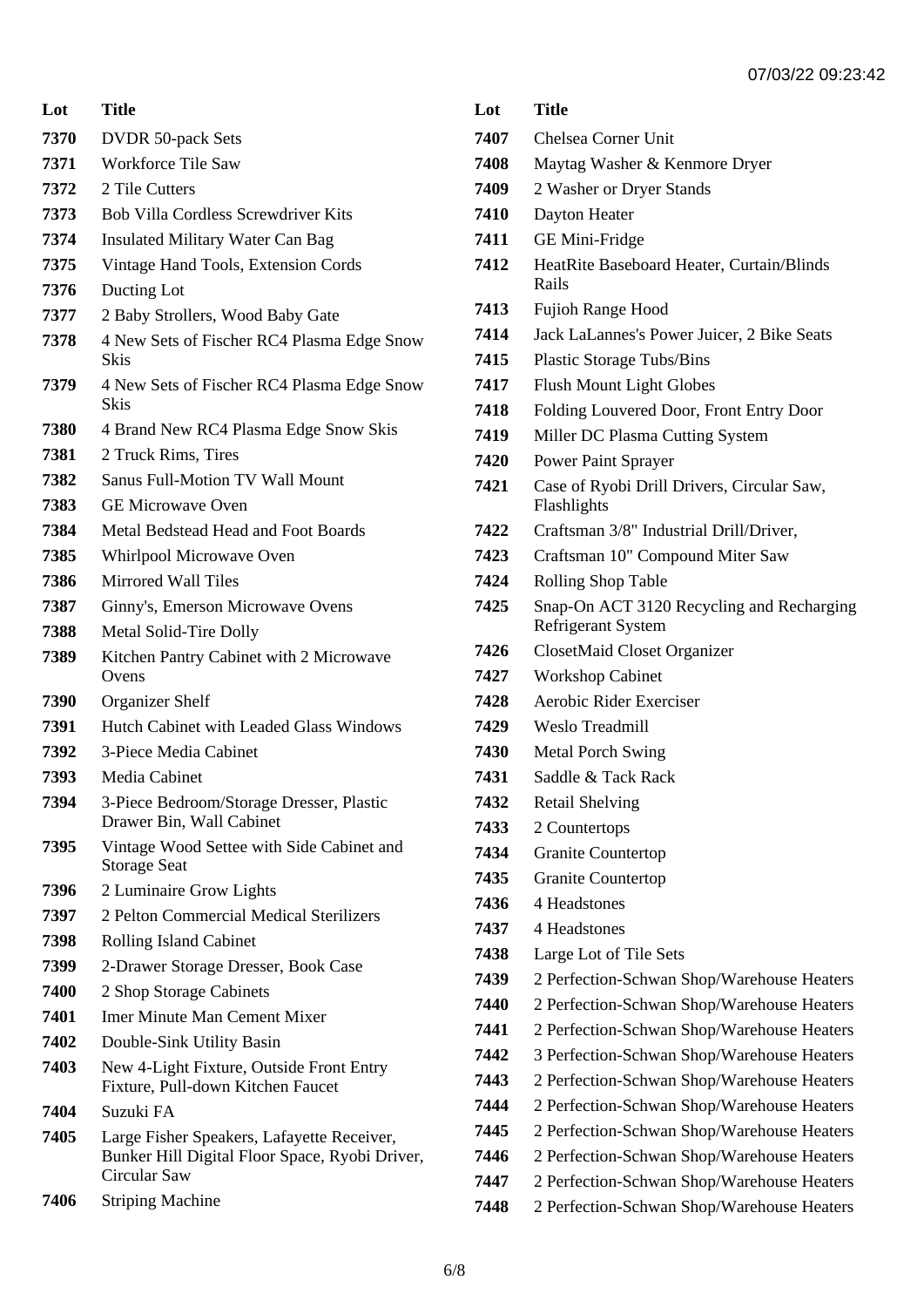| Lot  | Title                                       |
|------|---------------------------------------------|
| 7449 | 8 Panes of Shelf Glass                      |
| 7450 | Metal & Glass Locking Display Case          |
| 7451 | Metal & Glass Locking Display Case          |
| 7452 | Metal & Glass Locking Display Case          |
| 7453 | Metal & Glass Locking Display Case          |
| 7454 | Metal & Glass Locking Display Case          |
| 7455 | Metal & Glass Locking Display Case          |
| 7456 | Metal & Glass Locking Display Case          |
| 7457 | Metal & Glass Locking Display Case          |
| 7458 | 8 Sunpark Vanity Light Fixtures             |
| 7459 | 12 TCP Light Fixtures                       |
| 7460 | MaxLite 55w Replacement Lamps               |
| 7461 | <b>TOP Light Fixtures</b>                   |
| 7462 | 12 TCP Light Fixtures                       |
| 7463 | 12 TCP Light Fixtures                       |
| 7464 | <b>Sunpark Ballasts</b>                     |
| 7465 | <b>Sunpark Electronic Ballasts</b>          |
| 7466 | <b>Sunpark Electronic Ballasts</b>          |
| 7467 | <b>Amstron Ritar Rechargeable Batteries</b> |
| 7468 | 2 TCP Flush Mount Light Fixtures            |
| 7469 | 4 Sunpark Vanity Light Fixtures             |
| 7470 | 12 TCP Light Fixtures                       |
| 7471 | 10 Ritar Rechargable Batteries              |
| 7472 | Philips 18w Light Bulbs                     |
| 7473 | Rita Rechargeable Batteries                 |
| 7474 | <b>Sunpark Electronic Ballasts</b>          |
| 7475 | Philips Light Bulbs                         |
| 7476 | 3 DuraBright 13" Ceiling Fixtures           |
| 7477 | 4 Sunpark Vanity Light Fixtures             |
| 7478 | 8 Sunpark Vanity Light Fixtures             |
| 7479 | 12 Sunpark Energy Saving Wall Fixtures      |
| 7480 | 12 Sunpark Energy Saving Wall Fixtures      |
| 7481 | 12 Sunpark Energy Saving Wall Fixtures      |
| 7482 | 12 Sunpark Energy Saving Wall Fixtures      |
| 7483 | 12 Sunpark Energy Saving Wall Fixtures      |
| 7484 | 12 Sunpark Energy Saving Wall Fixtures      |
| 7485 | 12 Sunpark Energy Saving Wall Fixtures      |
| 7486 | 12 Sunpark Energy Saving Wall Fixtures      |
| 7487 | 12 Sunpark Energy Saving Wall Fixtures      |
| 7488 | 12 Sunpark Energy Saving Wall Fixtures      |
| 7489 | 12 Sunpark Energy Saving Wall Fixtures      |
| 7490 | 12 Sunpark Energy Saving Wall Fixtures      |
| 7491 | 12 Sunpark Energy Saving Wall Fixtures      |

| Lot  | <b>Title</b>                              |
|------|-------------------------------------------|
| 7492 | 12 Sunpark Energy Saving Wall Fixtures    |
| 7493 | 12 Sunpark Energy Saving Wall Fixtures    |
| 7494 | 12 Sunpark Energy Saving Wall Fixtures    |
| 7495 | 12 Sunpark Energy Saving Wall Fixtures    |
| 7496 | 12 Sunpark Energy Saving Wall Fixtures    |
| 7497 | 12 Sunpark Energy Saving Wall Fixtures    |
| 7498 | 12 Sunpark Energy Saving Wall Fixtures    |
| 7499 | 12 Sunpark Energy Saving Wall Fixtures    |
| 7500 | 12 Sunpark Energy Saving Wall Fixtures    |
| 7501 | 2 Pickup Bed Tool Boxes                   |
| 7502 | HP Photosmart 145 Photograph Printer      |
| 7503 | Kodak EasyShare Photo Printer             |
| 7504 | Kodak EasyShare G610 Photo Printer Dock   |
| 7505 | Pallet of Mallinckrodt Petroleum Ether    |
| 7506 | Concrete Planter                          |
| 7507 | <b>Obsolete Home Depot Shopping Carts</b> |
| 7508 | <b>Casino Chairs</b>                      |
| 7509 | <b>Casino Chairs</b>                      |
| 7510 | Casino Chairs                             |
| 7511 | <b>Casino Chairs</b>                      |
| 7512 | <b>Casino Chairs</b>                      |
| 7513 | Reel of 3/4" Cable                        |
| 7514 | <b>Gym Flooring</b>                       |
| 7515 | <b>Industrial Carpeting</b>               |
| 7516 | <b>Fire Hose Box</b>                      |
| 7517 | <b>Fire Hose Box</b>                      |
| 7518 | Fire Hose Box                             |
| 7519 | <b>Fire Hose Box</b>                      |
| 7520 | <b>Diecast Models</b>                     |